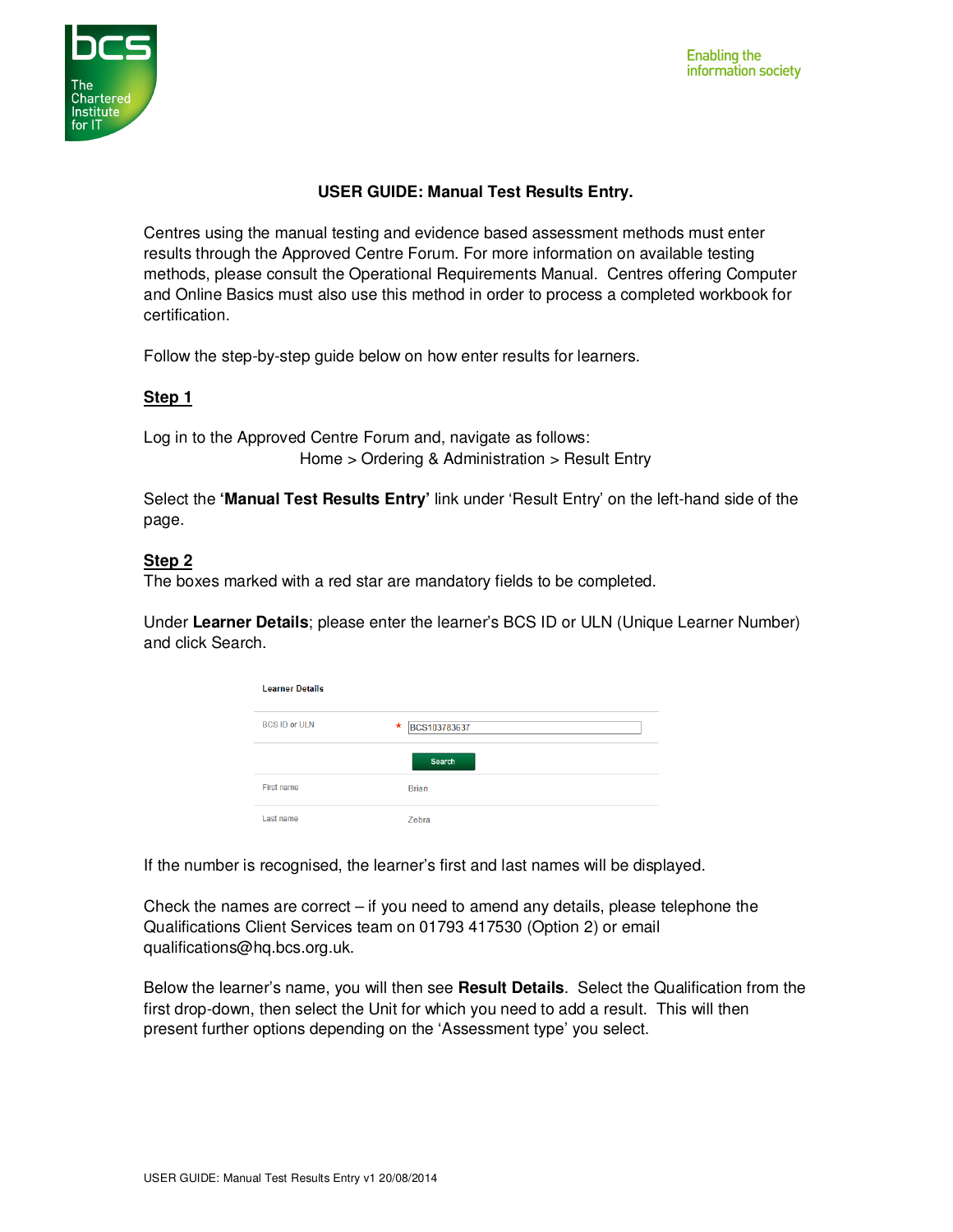### **Assessment type: Tested**

**Result Details** 

| Qualification          | learndirect Level 2 Certificate Flexiqual V<br>$\star$ |
|------------------------|--------------------------------------------------------|
| Unit                   | Spreadsheet Software: Level 2<br>*<br>◡                |
| Assessment type        | <b>Tested</b><br>★<br>$\checkmark$                     |
| <b>Test date</b>       | ★                                                      |
| <b>Test start time</b> | ★<br>Ø                                                 |
| Syllabus version       | Please select V<br>*                                   |
| Test paper no          | *                                                      |
| Invigilator            | Please select<br>*<br>◡                                |
| Percent                | ★<br>2                                                 |
| Marker/Assessor name   | Please select<br>*<br>v                                |
| Result                 | Please select V<br>*                                   |
| [reset]<br>Add         |                                                        |

Enter the date the test was taken and then the start time of the test underneath.

Next, enter the test syllabus version. If you're unsure as to which syllabus was used, you can find it at the top of the mark sheet which came from the test bank.

> **European Computer Driving Licence Syllabus Version 5.0 - Test 2 Spreadsheets - Level 2** Version MQTB/5.0/SS2/v1.0\_MS2013

You will also be able to locate the test paper number at the top of the mark sheet, too.

**European Computer Driving Licence** Syllabus Version 5.0 - Test 2 **Spreadsheets - Level 2** Version MQTB/5.0/SS2/v1.0\_MS2013

Next, select the Invigilator's name from the drop-down list. If you do not see the name listed, you will need to contact the Client Services team to have it added.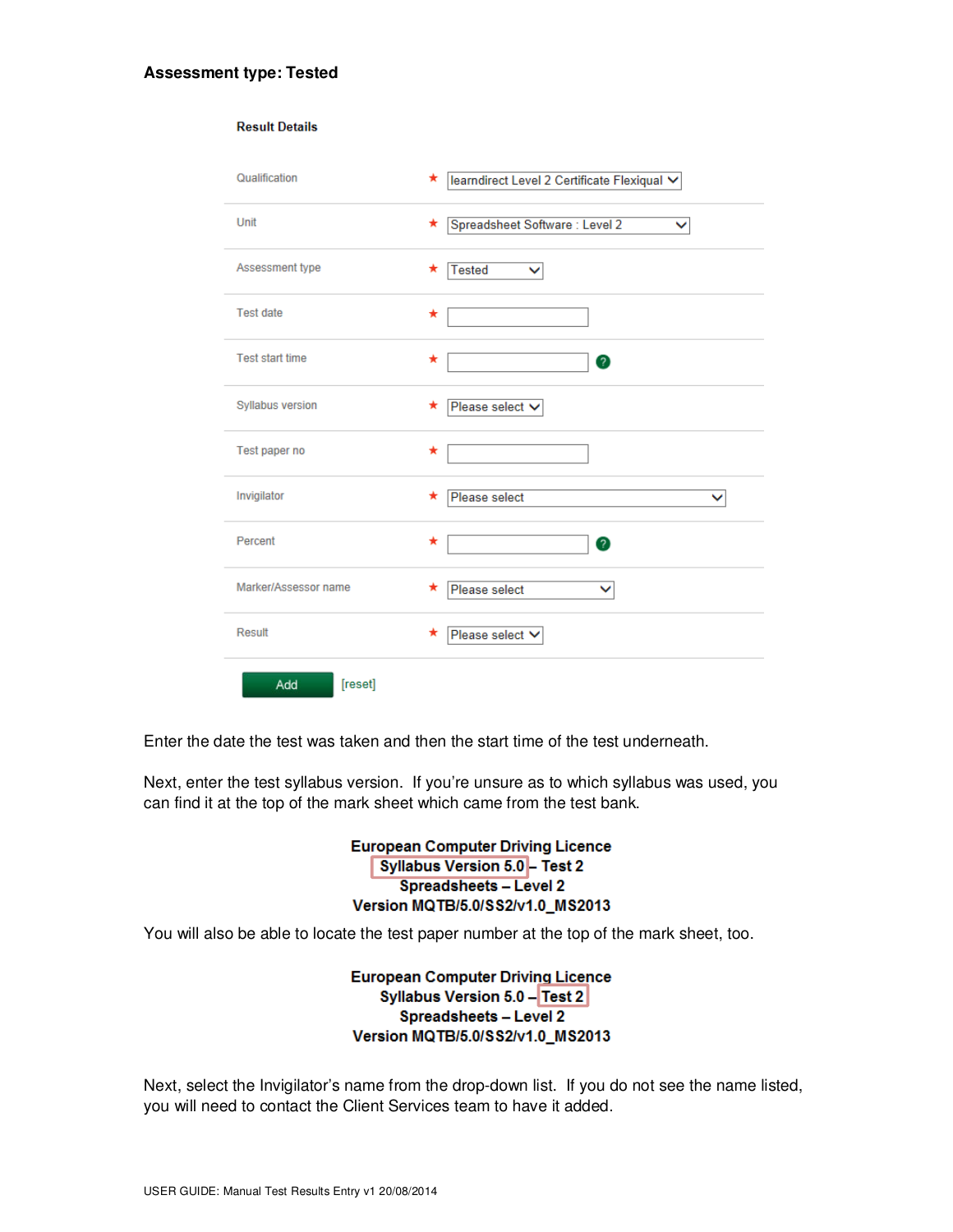You will then need to enter the percentage score from the test. This is calculated as the learner's score divided by the total score, multiplied by 100. If the percentage score requires rounding up or down, please round down to 0 decimal places.

Next, select the Marker or Assessor's name from the drop-down list provided. Again, if the desired name does not appear, please contact the Client Services team to have it added.

Upon entering the percentage score, the Result field will normally auto populate. However, if it does not, please select either Pass or Fail from the drop-down options. The minimum percentage required for a Pass in each unit will be displayed at the bottom of the mark sheet (see below).

| $\sim$           | ٠   |      |       |
|------------------|-----|------|-------|
| 28               |     |      |       |
| 29               |     |      |       |
| 30               |     |      |       |
|                  |     |      |       |
| Total            | 32  |      |       |
| <b>Pass Mark</b> | 24  | Fail | No IV |
| Percentage       | 75% | 0%   | No IV |
|                  |     |      |       |
| Marker Name:     |     |      |       |

Once complete, click

Add

You should now see the result appear under **Test Results** (see below).

| <b>Test Results</b>    |              |                   |                  |                             |                 |               |  |
|------------------------|--------------|-------------------|------------------|-----------------------------|-----------------|---------------|--|
| Edit                   | <b>BCSID</b> | <b>First Name</b> | <b>Last Name</b> | <b>Test/Completion Date</b> | Unit            | <b>Result</b> |  |
| ≣⊗                     | BCS100775247 | <b>Brian</b>      | Zebra            | 06/08/2014                  | SS <sub>2</sub> | P             |  |
| <b>Confirm Results</b> |              |                   | [cancel]         |                             |                 |               |  |

Before confirming the result, you can use the following buttons to the left of the record to make any changes:



Allows you to go back and edit the details.

Allows you to remove the record completely if you do not wish to submit it.

If you are happy with the result data entered, click Confirm Results to submit them to BCS. Result information is processed immediately.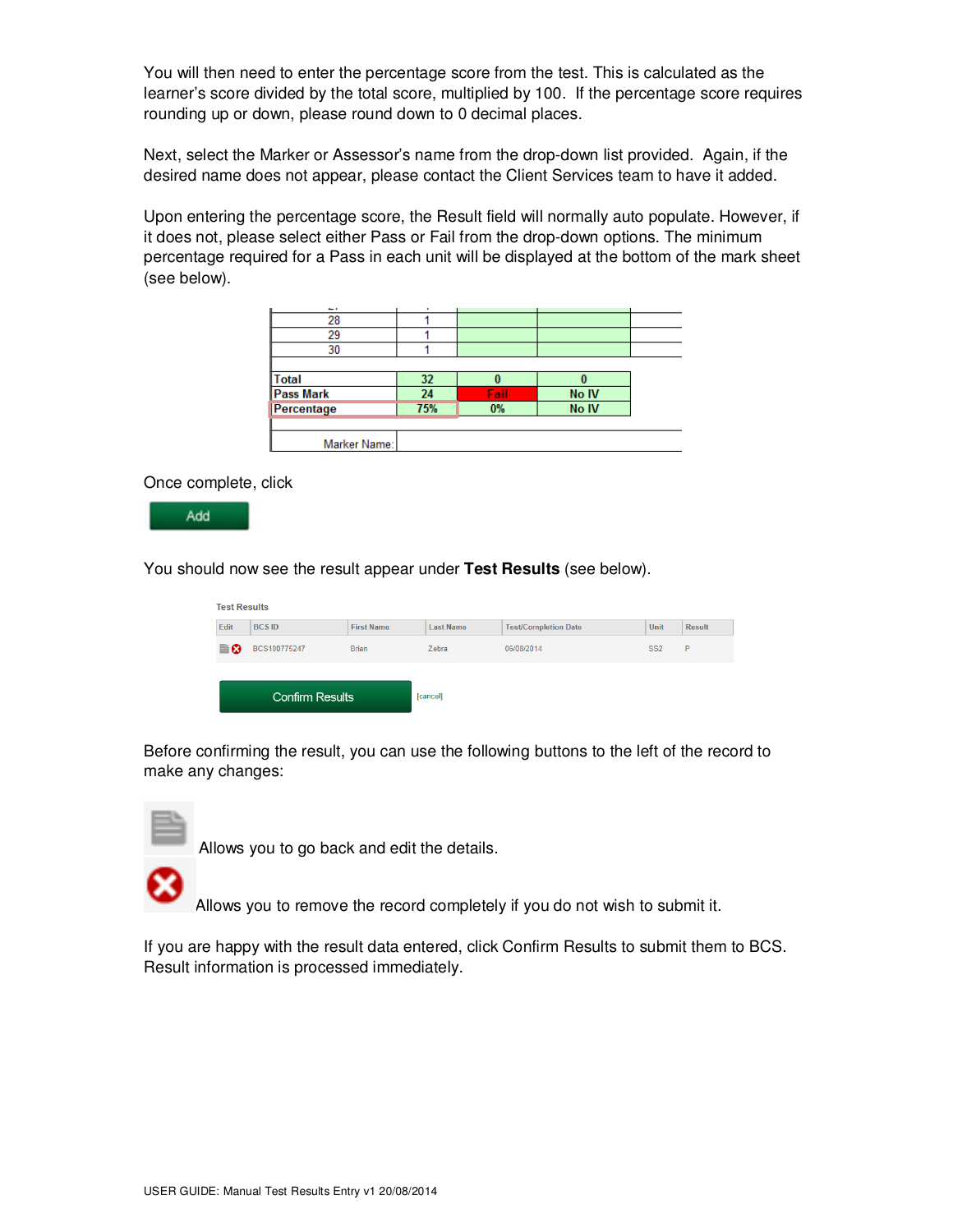#### **Assessment type: Evidence Based**

| <b>Result Details</b>  |                                                  |
|------------------------|--------------------------------------------------|
| Qualification          | *<br>learndirect Level 2 Certificate Flexiqual V |
| Unit                   | Bespoke Software: Level 2<br>*                   |
| Assessment type        | Evidence Based Units V<br>*                      |
| <b>Completion date</b> | ★                                                |
| Marker/Assessor name   | Please select<br>*                               |
| Result                 | Please select V<br>*                             |
| Internal verifier name | Please select                                    |
| [reset]<br>Add         |                                                  |

Enter the unit completion date.

Next, select the Marker or Assessor's name from the drop-down list provided. If the desired name does not appear, please contact the Client Services team to have it added.

Select either Pass or Fail from the drop-down options. In order to achieve a Pass, a learner must complete each of the requirements listed on the Evidence Record Sheet.

Finally, select the Internal Verifier's name from the drop-down list provided. Again, if the desired name does not appear, please contact the Client Services team to have it added.

Once complete, click



You should now see the result appear under **Test Results** (see below).

| <b>Test Results</b>    |              |                   |                  |                             |                 |               |  |  |
|------------------------|--------------|-------------------|------------------|-----------------------------|-----------------|---------------|--|--|
| Edit                   | <b>BCSID</b> | <b>First Name</b> | <b>Last Name</b> | <b>Test/Completion Date</b> | <b>Unit</b>     | <b>Result</b> |  |  |
| В⊗                     | BCS100775247 | <b>Brian</b>      | Zebra            | 06/08/2014                  | SS <sub>2</sub> | P             |  |  |
| <b>Confirm Results</b> |              |                   | [cancel]         |                             |                 |               |  |  |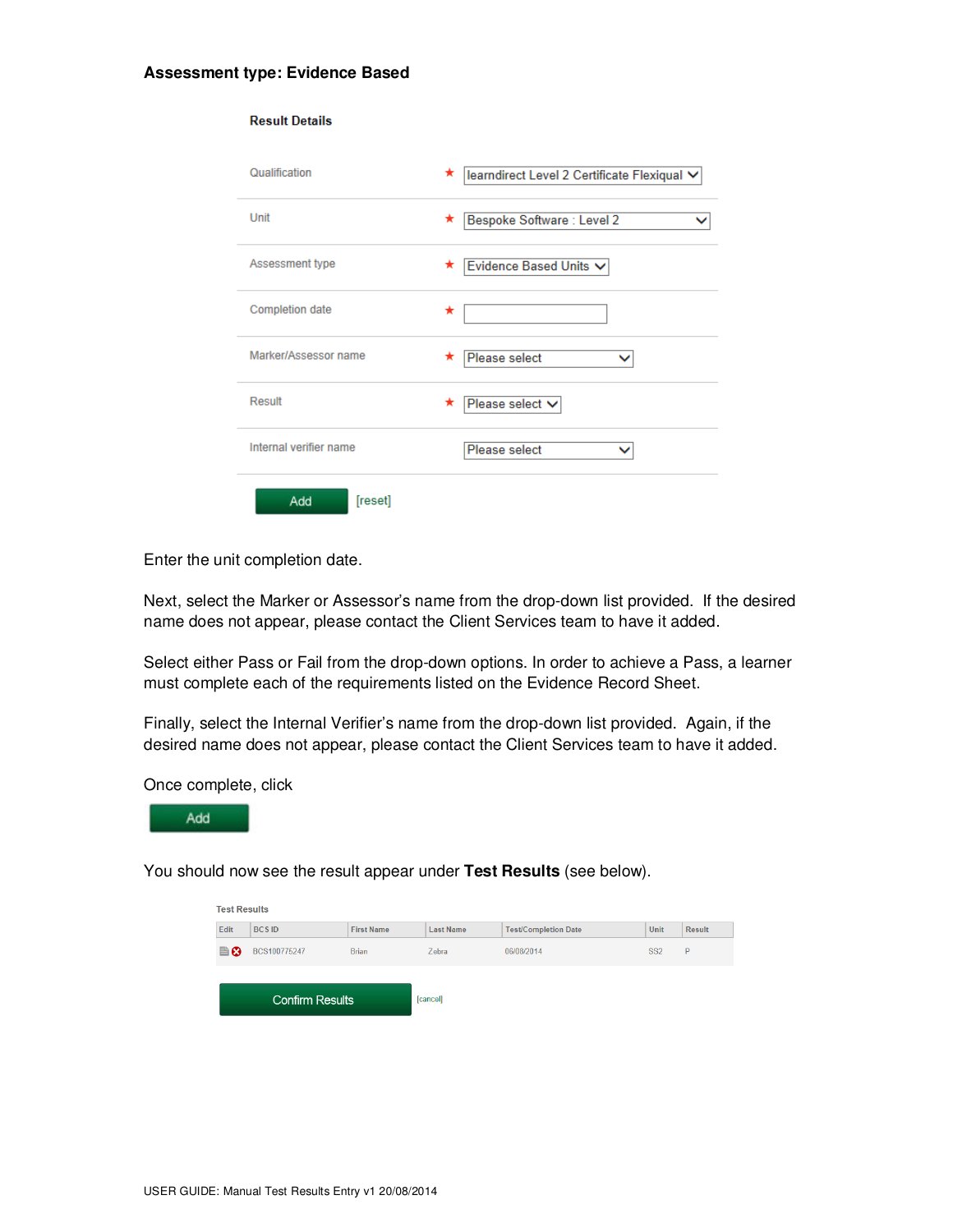Before confirming the result, you can use the following buttons to the left of the record to make any changes:



Allows you to go back and edit the details.

Allows you to remove the record completely if you do not wish to submit it.

If you are happy with the result data entered, click Confirm Results to submit them to BCS. Result information is processed immediately.

### **Assessment type: Completion Notification (Computer and Online Basics)**

| <b>Result Details</b>   |                                              |
|-------------------------|----------------------------------------------|
| Qualification           | <b>Computer and Online Basics</b><br>*       |
| Unit                    | Online Basics : Entry 3<br>*<br>$\checkmark$ |
| Assessment type         | Completion Notification V<br>*               |
| <b>Completion date</b>  | *                                            |
| <b>Syllabus version</b> | Version 1.0<br>*                             |
| Marker/Assessor name    | Please select<br>*                           |
| Add<br>[reset]          |                                              |

Enter the completion date for the module. Computer and Online Basics has 2 modules – you will need to enter a completion notification for both modules in order to complete the qualification.

Finally, select the Marker or Assessor's name from the drop-down list provided. If the desired name does not appear, please contact the Client Services team to have it added.

Once complete, click



You should now see the result appear under **Test Results** (see below).

| <b>Test Results</b>    |              |                   |                  |                             |                 |               |  |  |
|------------------------|--------------|-------------------|------------------|-----------------------------|-----------------|---------------|--|--|
| Edit                   | <b>BCSID</b> | <b>First Name</b> | <b>Last Name</b> | <b>Test/Completion Date</b> | <b>Unit</b>     | <b>Result</b> |  |  |
| В⊗                     | BCS100775247 | <b>Brian</b>      | Zebra            | 06/08/2014                  | SS <sub>2</sub> | P             |  |  |
| <b>Confirm Results</b> |              |                   | [cancel]         |                             |                 |               |  |  |